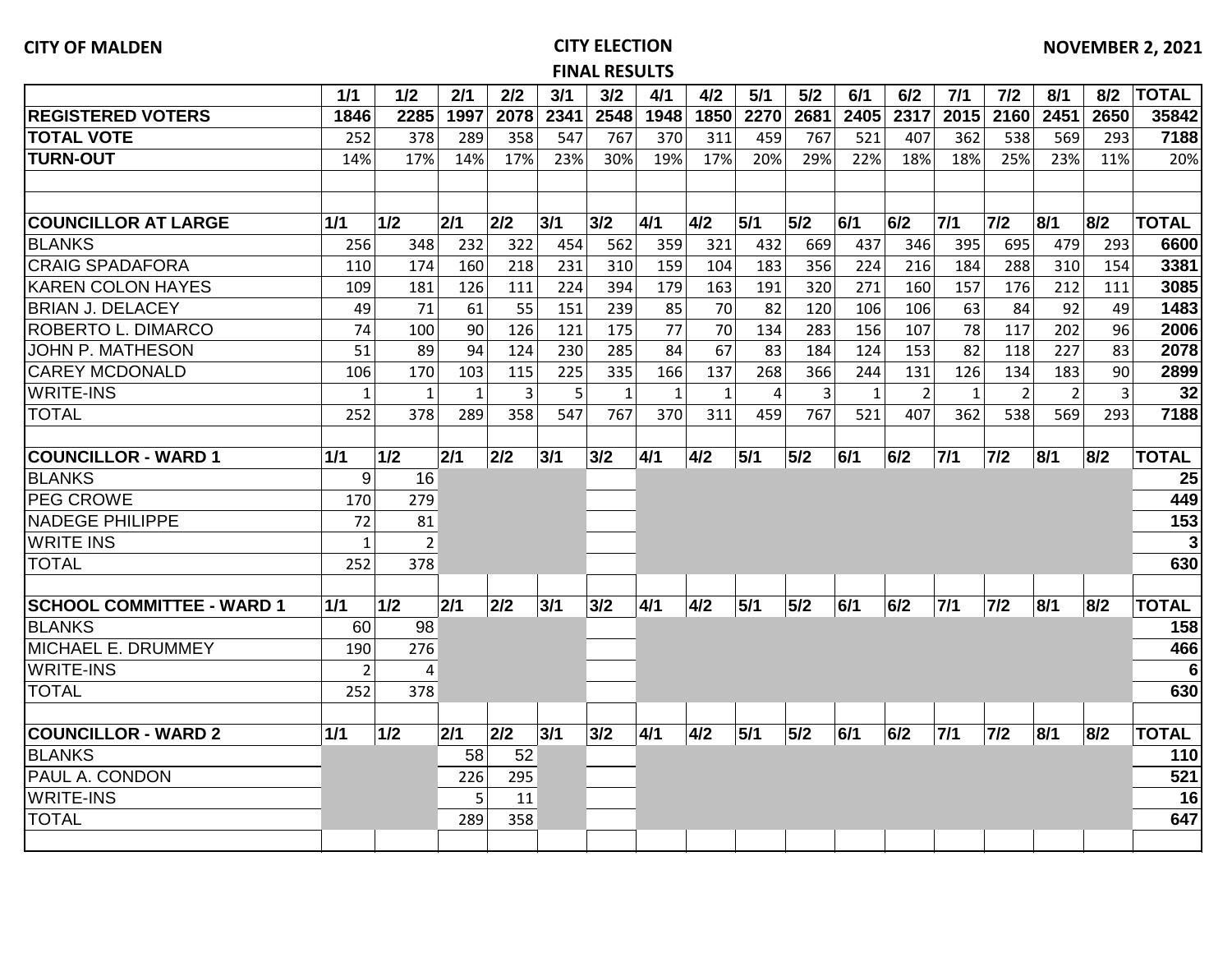|                                  |       |       |     |     |     | <b>FINAL RESULTS</b> |                |                |                 |                  |     |     |       |       |     |     |              |
|----------------------------------|-------|-------|-----|-----|-----|----------------------|----------------|----------------|-----------------|------------------|-----|-----|-------|-------|-----|-----|--------------|
| <b>SCHOOL COMMITTEE - WARD 2</b> | 1/1   | $1/2$ | 2/1 | 2/2 | 3/1 | 3/2                  | 4/1            | 4/2            | 5/1             | 5/2              | 6/1 | 6/2 | 7/1   | $7/2$ | 8/1 | 8/2 | <b>TOTAL</b> |
| <b>BLANKS</b>                    |       |       | 53  | 61  |     |                      |                |                |                 |                  |     |     |       |       |     |     | 114          |
| ROBERT S. McCARTHY, JR.          |       |       | 225 | 285 |     |                      |                |                |                 |                  |     |     |       |       |     |     | 510          |
| <b>WRITE-INS</b>                 |       |       | 11  | 12  |     |                      |                |                |                 |                  |     |     |       |       |     |     | 23           |
| <b>TOTAL</b>                     |       |       | 289 | 358 |     |                      |                |                |                 |                  |     |     |       |       |     |     | 647          |
|                                  |       |       |     |     |     |                      |                |                |                 |                  |     |     |       |       |     |     |              |
| <b>COUNCILLOR - WARD 3</b>       | 1/1   | $1/2$ | 2/1 | 2/2 | 3/1 | 3/2                  | 4/1            | 4/2            | 5/1             | 5/2              | 6/1 | 6/2 | $7/1$ | $7/2$ | 8/1 | 8/2 | <b>TOTAL</b> |
| <b>BLANKS</b>                    |       |       |     |     | 14  | 15                   |                |                |                 |                  |     |     |       |       |     |     | 29           |
| <b>AMANDA LINEHAN</b>            |       |       |     |     | 325 | 502                  |                |                |                 |                  |     |     |       |       |     |     | 827          |
| <b>GLEN CURTIS</b>               |       |       |     |     | 205 | 248                  |                |                |                 |                  |     |     |       |       |     |     | 453          |
| <b>WRITE INS</b>                 |       |       |     |     |     | $\overline{3}$       | $\overline{2}$ |                |                 |                  |     |     |       |       |     |     | 5            |
| <b>TOTAL</b>                     |       |       |     |     | 547 | 767                  |                |                |                 |                  |     |     |       |       |     |     | 1314         |
|                                  |       |       |     |     |     |                      |                |                |                 |                  |     |     |       |       |     |     |              |
| <b>SCHOOL COMMITTEE - WARD 3</b> | 1/1   | 1/2   | 2/1 | 2/2 | 3/1 | 3/2                  | 4/1            | 4/2            | 5/1             | 5/2              | 6/1 | 6/2 | $7/1$ | $7/2$ | 8/1 | 8/2 | <b>TOTAL</b> |
| <b>BLANKS</b>                    |       |       |     |     | 135 | 200                  |                |                |                 |                  |     |     |       |       |     |     | 335          |
| <b>JENNIFER M. SPADAFORA</b>     |       |       |     |     | 398 | 550                  |                |                |                 |                  |     |     |       |       |     |     | 948          |
| <b>WRITE-INS</b>                 |       |       |     |     | 14  | 17                   |                |                |                 |                  |     |     |       |       |     |     | 31           |
| <b>TOTAL</b>                     |       |       |     |     | 547 | 767                  |                |                |                 |                  |     |     |       |       |     |     | 1314         |
|                                  |       |       |     |     |     |                      |                |                |                 |                  |     |     |       |       |     |     |              |
| <b>COUNCILLOR - WARD 4</b>       | 1/1   | 1/2   | 2/1 | 2/2 | 3/1 | 3/2                  | 4/1            | 4/2            | 5/1             | 5/2              | 6/1 | 6/2 | 7/1   | $7/2$ | 8/1 | 8/2 | <b>TOTAL</b> |
| <b>BLANKS</b>                    |       |       |     |     |     |                      |                | 5<br>8         |                 |                  |     |     |       |       |     |     | 13           |
| <b>RYAN J. O'MALLEY</b>          |       |       |     |     |     |                      | 259            | 200            |                 |                  |     |     |       |       |     |     | 459          |
| <b>JEFFREY A. DONAHUE</b>        |       |       |     |     |     |                      | 105            | 101            |                 |                  |     |     |       |       |     |     | 206          |
| <b>WRITE-INS</b>                 |       |       |     |     |     |                      | $\mathbf{1}$   | $\overline{2}$ |                 |                  |     |     |       |       |     |     | 3            |
| <b>TOTAL</b>                     |       |       |     |     |     |                      | 370            | 311            |                 |                  |     |     |       |       |     |     | 681          |
|                                  |       |       |     |     |     |                      |                |                |                 |                  |     |     |       |       |     |     |              |
| <b>SCHOOL COMMITTEE - WARD 4</b> | $1/1$ | 1/2   | 2/1 | 2/2 | 3/1 | 3/2                  | 4/1            | 4/2            | 5/1             | 5/2              | 6/1 | 6/2 | $7/1$ | $7/2$ | 8/1 | 8/2 | <b>TOTAL</b> |
| <b>BLANKS</b>                    |       |       |     |     |     |                      | 106            | 92             |                 |                  |     |     |       |       |     |     | 198          |
| DAWN M. MACKLIN                  |       |       |     |     |     |                      | 257            | 209            |                 |                  |     |     |       |       |     |     | 466          |
| <b>WRITE-INS</b>                 |       |       |     |     |     |                      | $\overline{7}$ | 10             |                 |                  |     |     |       |       |     |     | 17           |
| <b>TOTAL</b>                     |       |       |     |     |     |                      | 370            | 311            |                 |                  |     |     |       |       |     |     | 681          |
|                                  |       |       |     |     |     |                      |                |                |                 |                  |     |     |       |       |     |     |              |
| <b>COUNCILLOR - WARD 5</b>       | 1/1   | 1/2   | 2/1 | 2/2 | 3/1 | 3/2                  | 4/1            | 4/2            | 5/1             | 5/2              | 6/1 | 6/2 | $7/1$ | $7/2$ | 8/1 | 8/2 | <b>TOTAL</b> |
| <b>BLANKS</b>                    |       |       |     |     |     |                      |                |                | $\vert 9 \vert$ | $\boldsymbol{9}$ |     |     |       |       |     |     | 18           |
| <b>BARBARA M. MURPHY</b>         |       |       |     |     |     |                      |                |                | 211             | 457              |     |     |       |       |     |     | 668          |
| <b>ARI TAYLOR</b>                |       |       |     |     |     |                      |                |                | 238             | 300              |     |     |       |       |     |     | 538          |

**NOVEMBER 2, 2021**

**CITY OF MALDEN CITY ELECTION**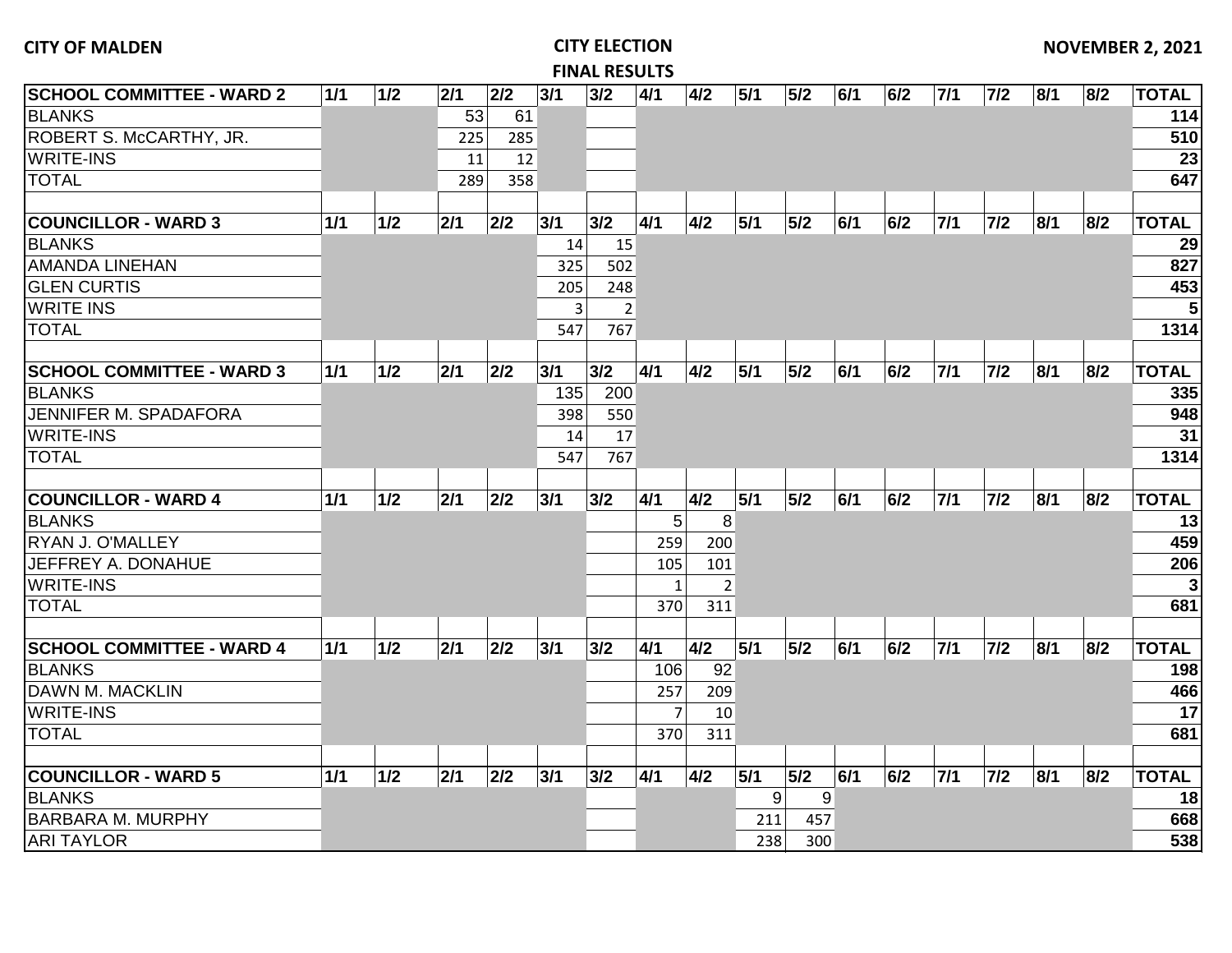| <b>WRITE-INS</b>                 |     |       |     |       |     |     |     |     | $1\vert$ | $\mathbf{1}$ |              |     |                |              |     |     | $\mathbf{2}$ |
|----------------------------------|-----|-------|-----|-------|-----|-----|-----|-----|----------|--------------|--------------|-----|----------------|--------------|-----|-----|--------------|
| <b>TOTAL</b>                     |     |       |     |       |     |     |     |     | 459      | 767          |              |     |                |              |     |     | 1226         |
|                                  |     |       |     |       |     |     |     |     |          |              |              |     |                |              |     |     |              |
| <b>SCHOOL COMMITTEE - WARD 5</b> | 1/1 | 1/2   | 2/1 | 2/2   | 3/1 | 3/2 | 4/1 | 4/2 | 5/1      | 5/2          | 6/1          | 6/2 | $7/1$          | $7/2$        | 8/1 | 8/2 | <b>TOTAL</b> |
| <b>BLANKS</b>                    |     |       |     |       |     |     |     |     | 109      | 153          |              |     |                |              |     |     | 262          |
| <b>ADAM WELDAI</b>               |     |       |     |       |     |     |     |     | 342      | 604          |              |     |                |              |     |     | 946          |
| <b>WRITE-INS</b>                 |     |       |     |       |     |     |     |     | 8        | 10           |              |     |                |              |     |     | 18           |
| <b>TOTAL</b>                     |     |       |     |       |     |     |     |     | 459      | 767          |              |     |                |              |     |     | 1226         |
|                                  |     |       |     |       |     |     |     |     |          |              |              |     |                |              |     |     |              |
| <b>COUNCILLOR - WARD 6</b>       | 1/1 | 1/2   | 2/1 | $2/2$ | 3/1 | 3/2 | 4/1 | 4/2 | 5/1      | 5/2          | 6/1          | 6/2 | $7/1$          | $7/2$        | 8/1 | 8/2 | <b>TOTAL</b> |
| <b>BLANKS</b>                    |     |       |     |       |     |     |     |     |          |              | $\vert$      | 17  |                |              |     |     | 21           |
| <b>JERRY LEONE</b>               |     |       |     |       |     |     |     |     |          |              | 162          | 176 |                |              |     |     | 338          |
| STEPHEN P. WINSLOW               |     |       |     |       |     |     |     |     |          |              | 354          | 210 |                |              |     |     | 564          |
| <b>WRITE INS</b>                 |     |       |     |       |     |     |     |     |          |              | $\mathbf{1}$ | 4   |                |              |     |     | 5            |
| <b>TOTAL</b>                     |     |       |     |       |     |     |     |     |          |              | 521          | 407 |                |              |     |     | 928          |
|                                  |     |       |     |       |     |     |     |     |          |              |              |     |                |              |     |     |              |
| <b>SCHOOL COMMITTEE - WARD 6</b> | 1/1 | 1/2   | 2/1 | $2/2$ | 3/1 | 3/2 | 4/1 | 4/2 | 5/1      | 5/2          | 6/1          | 6/2 | $7/1$          | $7/2$        | 8/1 | 8/2 | <b>TOTAL</b> |
| <b>BLANKS</b>                    |     |       |     |       |     |     |     |     |          |              | 131          | 101 |                |              |     |     | 232          |
| <b>JOSEPH S. GRAY</b>            |     |       |     |       |     |     |     |     |          |              | 384          | 294 |                |              |     |     | 678          |
| <b>WRITE-INS</b>                 |     |       |     |       |     |     |     |     |          |              | 6            | 12  |                |              |     |     | 18           |
| <b>TOTAL</b>                     |     |       |     |       |     |     |     |     |          |              | 521          | 407 |                |              |     |     | 928          |
|                                  |     |       |     |       |     |     |     |     |          |              |              |     |                |              |     |     |              |
| <b>COUNCILLOR - WARD 7</b>       | 1/1 | 1/2   | 2/1 | 2/2   | 3/1 | 3/2 | 4/1 | 4/2 | 5/1      | 5/2          | 6/1          | 6/2 | 7/1            | $7/2$        | 8/1 | 8/2 | <b>TOTAL</b> |
| <b>BLANKS</b>                    |     |       |     |       |     |     |     |     |          |              |              |     | $\mathbf{1}$   | 3            |     |     | 4            |
| MICHELLE A LUONG                 |     |       |     |       |     |     |     |     |          |              |              |     | 172            | 214          |     |     | 386          |
| <b>CHRIS SIMONELLI</b>           |     |       |     |       |     |     |     |     |          |              |              |     | 189            | 320          |     |     | 509          |
| <b>WRITE-INS</b>                 |     |       |     |       |     |     |     |     |          |              |              |     | $\mathbf 0$    | $\mathbf{1}$ |     |     | $\mathbf 1$  |
| <b>TOTAL</b>                     |     |       |     |       |     |     |     |     |          |              |              |     | 362            | 538          |     |     | 900          |
|                                  |     |       |     |       |     |     |     |     |          |              |              |     |                |              |     |     |              |
| <b>SCHOOL COMMITTEE - WARD 7</b> | 1/1 | $1/2$ | 2/1 | 2/2   | 3/1 | 3/2 | 4/1 | 4/2 | 5/1      | 5/2          | 6/1          | 6/2 | $7/1$          | $7/2$        | 8/1 | 8/2 | <b>TOTAL</b> |
| <b>BLANKS</b>                    |     |       |     |       |     |     |     |     |          |              |              |     | 35             | 68           |     |     | 103          |
| <b>KEITH ERIC BERNARD</b>        |     |       |     |       |     |     |     |     |          |              |              |     | 187            | 296          |     |     | 483          |
| NICHOLE D MOSSALAM               |     |       |     |       |     |     |     |     |          |              |              |     | 136            | 166          |     |     | 302          |
| <b>WRITE-INS</b>                 |     |       |     |       |     |     |     |     |          |              |              |     | $\overline{4}$ | 8            |     |     | 12           |
| <b>TOTAL</b>                     |     |       |     |       |     |     |     |     |          |              |              |     | 362            | 538          |     |     | 900          |
|                                  |     |       |     |       |     |     |     |     |          |              |              |     |                |              |     |     |              |
|                                  |     |       |     |       |     |     |     |     |          |              |              |     |                |              |     |     |              |

## **CITY OF MALDEN CITY ELECTION FINAL RESULTS**